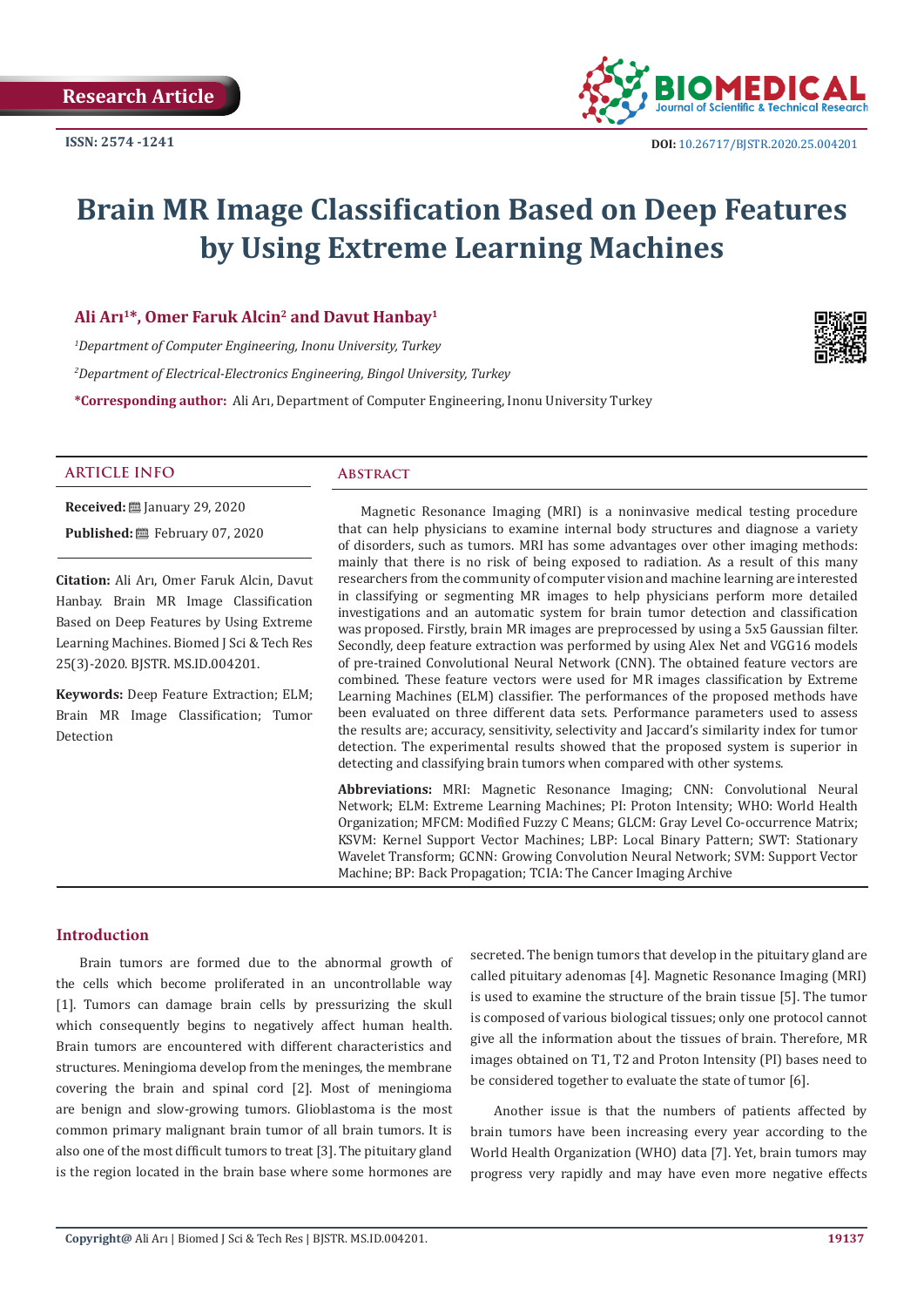on human health. Therefore, the evaluation of images should be done quickly as it is vitally important in cancer diagnosis and treatment planning. Manual examination by experts could be time consuming, therefore, an alternative option is a dedicated automated system that helps physicians in their diagnosis and thereby speed up the treatment process. There are many computerassisted automatic detection and diagnosis systems in literature [8]. Karim et al. [9] have presented a new method by combining the Gauss Mixture Model (GMM) and the Modified Fuzzy C Means (MFCM) algorithm for tumor detection from brain MR images. Duan et al. [10] have proposed a new method for performing brain MR image segmentation. This method involved low pass filtering, segmentation using a threshold value and morphological process. Ahmadav et al. [11] have proposed a method in which the features from brain MR images were extracted by using wavelet transform. Random Forest classifier was used for classification of MR images as tumor or non-tumor.

Kadam et al. [12], have proposed a method in which the features were extracted by Gray Level Co-occurrence Matrix (GLCM). Kernel Support Vector Machines (KSVM) classifier was used for classifying MR images as tumor or non-tumor. Abbasi et al. [13] have introduced a brain tumor detection method which automatically estimates tumors from volumetric MR images. The images were preprocessed using a histogram equalization method. Those structures that could be considered as tumors were segmented from the images. Some of the features extracted from these structures that have the potential of being tumors. By using the Local Binary Pattern (LBP) method along with these features, a variety of classifiers are selected, and the performances of these classifiers were compared. Mittal et al. [14] the Stationary Wavelet Transform (SWT) and novel Growing Convolution Neural Network (GCNN) approaches are used in the recommended method. This study mainly aims to reach higher levels of precision in comparison to that of the conventional systems. Support Vector Machine (SVM) and Convolution Neural Network (CNN) are compared and analyzed. Consequently, it is seen that the suggested method is much better than SVM and CNN from the point of various performance criteria such as precision, PSNR, MSE etc. Sajjad et al. [15] a newly developed system which classifies brain tumors on the basis of convolutional neural network (CNN) is introduced. The experimental results which is obtained from both enhanced and original data indicate that the performance of the method is clearly superior to the current techniques. Habib et al. [16], particularly focuses on modelling the distortive activity of malignant tumors.

They suggested a dynamical profile of heterotypic and holotype attractor chemicals depending on the patio-temporal patterns which are obtained from an experiment on multicellular brain tumor spheroids. A newly developed, theory based, and computational approach was presented in order to analyze a mathematical tumor model which includes several coupled reactions like diffusion reactions which state chemotactic and hepatotactic behaviors of cells.

In this study, brain MR images were classified in accordance with tumor types. The tumors are segmented using a threshold value defined by add hook. The algorithm starts with filtering out the high frequency components on the images that may be considered as noise using a Gaussian filter. Then, pre-trained CNN models were used to extract features from the images. These are the feature vectors extracted from fc6 and fc7 layers of Alex Net and Vgg16 models. Then, the combinations of these vectors were fed to ELM classifiers. The tumors were segmented from the classified images with a dedicated threshold value set by trial and error. Finally, morphological operations and tumor masking operations were applied to eliminate mis-segmented pixels in the segmented images. The organization of this paper is as follows. In the next section, the methodology will be introduced. In section 3, the data sets used in this study will be explained. The experimental studies and the results will be explained in section 4. The study will be concluded in section 5.

# **Preliminaries**

An automatic computer assisted system was designed for the detection of brain tumors. The proposed system was tested on MR images. Tumor detection from MR images is more efficient due to high contrast and spatial resolution, and also healthier due to low radiation. MR images provide information about the location and size of the brain tumor, but types of the tumors cannot be directly categorized from these images. In this case, experts wait for the result of the biopsy. The aim of the proposed system was to classify brain tumors according to their types using MR images and to determine the brain tumor. The proposed system consists of five main steps; pre-processing, extraction of deep features, concatenation of deep features, classification of feature vectors and detection of brain tumors. Figure 1 shows the operating principle of the proposed method. The methodology was given in the following sections.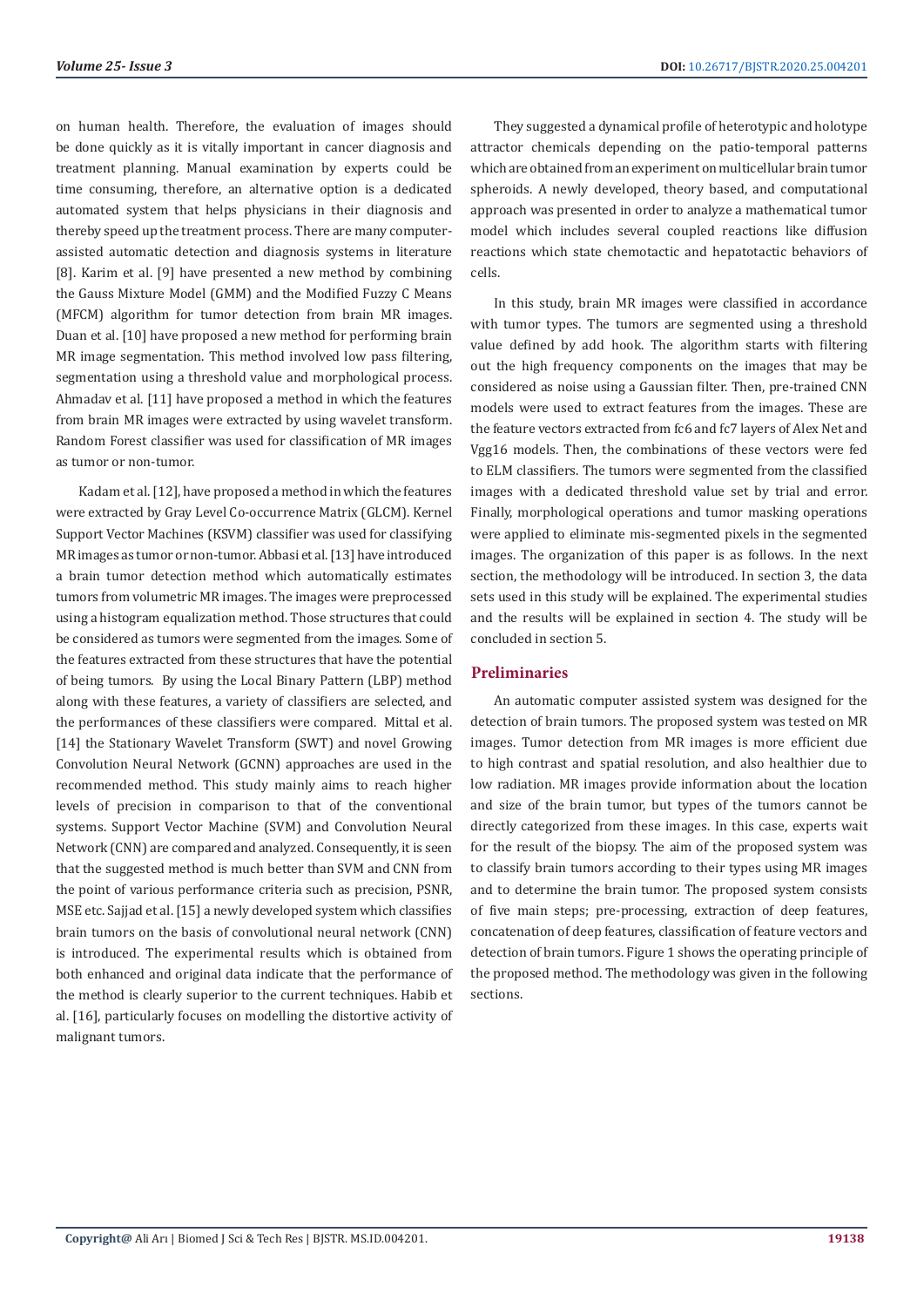

Figure 1: Operating principle of the proposed method.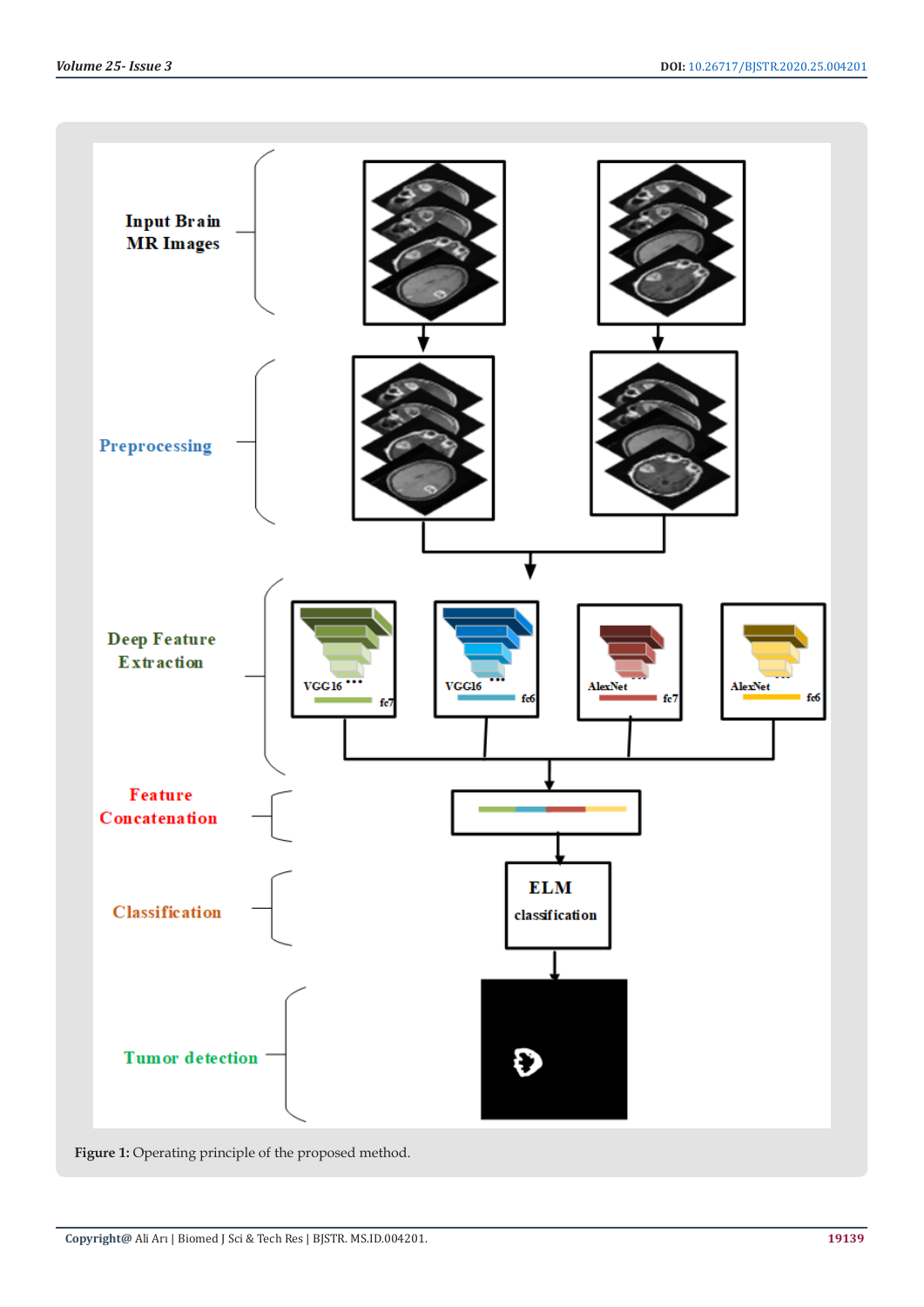#### **Pre-Processing**

Depending on the application, a variety of linear, non-linear, fixed, adaptive or pixel-based pre-processing methods are usually employed before classification to enhance the sensitivity [7,17]. In some conditions where the differentiation between normal and abnormal tissue is complex due to high noise level, experts may naturally make mistakes in interpretation. On the other hand, minor differences between normal and abnormal tissues can also be masked by noise. Therefore, it is necessary to remove the possible noises with preprocessing MR images. Also, the enhancement in the visual quality of the image provides great benefits to experts. In this study, MR images were pre-processed with a 5 × 5 Gaussian filter using Matlab environment. The used filter is given in Eq. 1, where σ represents the bandwidth of the filter.

$$
G(x, y) = \frac{1}{2\pi\sigma^2} e^{-\frac{x^2 + y^2}{2\sigma^2}}
$$
 (1)

# **Feature Extraction With Pre-Trained CNN Models**

Two pre-trained CNN models, Alex Net and VGG16, were used in this study for feature extraction. Alex Net is known as the first deep CNN structure which consists of twenty-five layers, eight of which contribute to learning by adjusting weights. Five of these layers are convolution layers while remaining three are fully

connected. In Alex Net architecture, max-pooling layers come after the convolution layers, and convolution layers use varying kernel sizes [18]. Another deep CNN model is the VGG16 model proposed by Simonyan et al. [19]. The VGG16 model consists of 41 layers, 16 layers of which have adjustable weights. These layers are composed of 13 convolution and 3 fully connected layers. The VGG16 model uses only 3 × 3 dimensional kernels in all layers of convolution. Similar to Alex Net, max-pooling layers follow the convolution layers [18,19]. Activations (fc6, fc7) in the first and second fully connected layers are used to extract feature vectors. fc6 and fc7 vectors contain in total 4096 features.

#### **Extreme Learning Machine**

The Extreme Learning Machine (ELM) was firstly designed by Huang et al. [20]. ELM is a single hidden layered feed forward neural network whose input weights are calculated randomly, and output weights are calculated analytically [20-22]. This approach has several advantages over conventional learning algorithms like Back Propagation (BP) [23]. A sample ELM model is shown in Figure 2. There are different types of activation functions in ELM such as sigmoid, hard-limited, triangular and radial basis. In this study, activation function was determined as sigmoid after some trial and error steps. 10-k cross validation test was used and the number of neuron in hidden layer is 10.000.



**Figure 2:** Single hidden layered feed forwarded neural network.

# **Segmentation**

The segmentation process was performed to separate brain texture from other textures in the MR images. Thus, structures such as skulls, backgrounds, scalps and eyes were removed from the MR images. The basic principles of segmentation algorithm rely on region enlargement, deformable templates, clustering with thresholding and pattern recognition techniques. In this study, the structures that might be tumors were segmented by a threshold value determined as described in Eq. (2).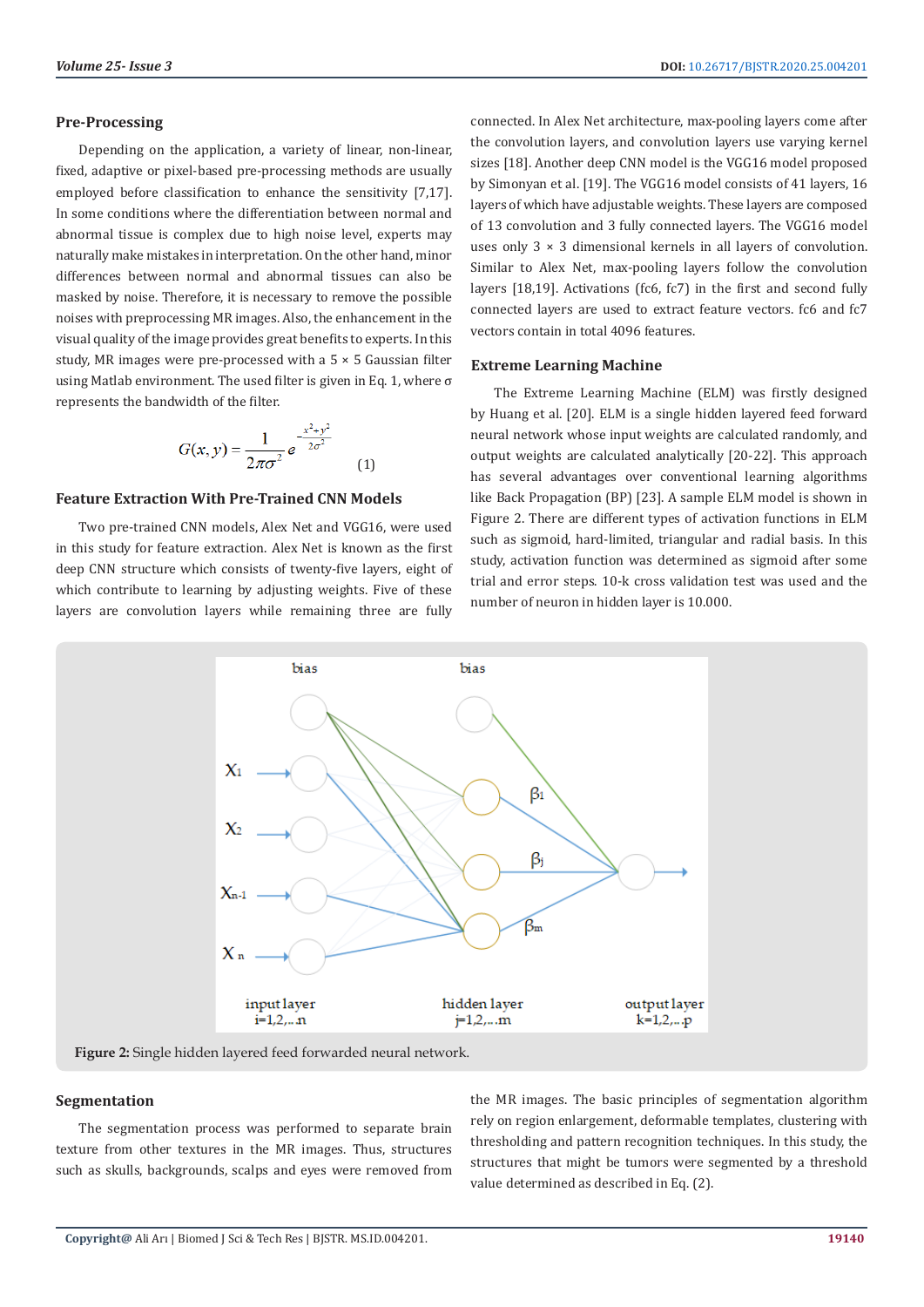$$
g(x, y) = \begin{cases} 1, & f(x, y) \le T \\ & (2) \\ 0, & otherwise \end{cases}
$$

# **Datasets**

Three data sets which are open access related to brain MR images were used in this study. The first data set was RIDER. The Cancer Imaging Archive (TCIA) organized RIDER brain image data that consists of 126 patients in which each case per patient comprises of multiple studies. Data was collected from Henry Ford Hospital (RETRO) and TJU Institute. Along with the MRI data, information about the patients suffering from different stages of brain diseases was obtained i.e., Astrocytoma, GBM, and Oligodendro gliomas along with race (white, black). Pathologists assign grades 1, 2, 3, 4 dues to the survival rate of disease in which 41 images belong to grade 2, 36 are from grade 1, 26 images belong to grade 3 and 23 are from grade 4 tumor [6,24]. The second data set was Figshare. The Figshare brain tumor dataset [25] contains 3064 T1-weighted contrast-enhanced images from 233 patients with three kinds of brain tumors: meningioma (708 slices), glioma (1426 slices), and pituitary tumor (930 slices).

The third data set was REMBRANDT. It belongs to the TCIA. All images are in DICOM file format. Images in archive were organized according to disease and imaging method. All images of the REMBRANDT dataset were digitized at a resolution of 256 x 256 pixels and at 16 bit gray level. Each section has a thickness of 5 mm. This data set contains 33 patient images. There are 20 MR section images of each patient on average in axial, sagittal and coronal planes separately [26].

#### **Experimental Studies and Results**

Experiments were conducted to test the performance of the proposed system. A computer with Intel Core i5-4810 CPU and 8 GB memory is used in the experiments and programs are written in MATLAB 2017-b environment.

#### **Classification Results**

Brain MR Images were resized to  $227 \times 227$  and  $224 \times 224$  sizes respectively to use for Alex Net and VGG16 models. The features of brain MR images were removed from the layers fc6 and fc7. Each CNN model produces a feature vector of size 4096. Later, these vectors were combined. Tables 1-4 show the classification accuracies obtained with the ELM. The feature vectors generated by the layers fc6 and fc7 of the Alex Net and VGG16 architectures with various combinations. Tables 1-3 present the combined feature vectors, accuracy of classification results and length of feature vectors, respectively. Table 1 presents the results obtained for RIDER data set. Table 1 indicates that all deep feature combinations produce acceptable accuracy and the combination of Alex Net fc6 and VGG16 fc6 feature sets provides the highest accuracy. The highest accuracy is 99.00% and number of features are 8192. The second highest accuracy value was 98.90% and it was obtained for feature combinations of Alex Net fc6, Alex Net fc7, VGG16 fc6, VGG16 fc7 and the feature number was 16384. The calculated lowest accuracy was 97.90% from the feature combinations of Alex Net fc6 and Alex Net fc7 and the feature number was 8192.

**Table 1:** Obtained accuracies for various combinations of feature sets for RIDER dataset.

| <b>Concatenated Feature Sets</b>                 | <b>Accuracy</b> % | <b>Number of features</b> |
|--------------------------------------------------|-------------------|---------------------------|
| AlexNet fc6, VGG16 fc6                           | 99                | 8192                      |
| AlexNet fc6, AlexNet fc7                         | 97.9              | 8192                      |
| VGG16 fc6, VGG16 fc7                             | 98.5              | 8192                      |
| AlexNet fc7, VGG16 fc7                           | 98.85             | 8192                      |
| AlexNet fc6. AlexNet fc7. VGG16<br>fc6           | 98.8              | 12288                     |
| AlexNet fc6, AlexNet fc7, VGG16<br>fc6, VGG16fc7 | 98.9              | 16384                     |

**Table 2:** Obtained accuracies for various combinations of feature sets for Figshare dataset.

| <b>Concatenated Feature Sets</b>                 | Accuracy (%) | <b>Number of features</b> |
|--------------------------------------------------|--------------|---------------------------|
| AlexNet fc6, VGG16 fc6                           | 97.45        | 8192                      |
| AlexNet fc6, AlexNet fc7                         | 95.1         | 8192                      |
| VGG16 fc6, VGG16 fc7                             | 96.14        | 8192                      |
| AlexNet fc7, VGG16 fc7                           | 96.76        | 8192                      |
| AlexNet fc6, AlexNet fc7,<br>VGG16 fc6           | 95.84        | 12288                     |
| AlexNet fc6, AlexNet fc7.<br>VGG16 fc6, VGG16fc7 | 97.64        | 16384                     |

| <b>Table 3:</b> Obtained accuracies for various combinations of feature |  |  |
|-------------------------------------------------------------------------|--|--|
| sets for REMBREDANT dataset.                                            |  |  |

| <b>Concatenated Feature Sets</b>                 | Accuracy $(\% )$ | <b>Number of features</b> |
|--------------------------------------------------|------------------|---------------------------|
| AlexNet fc6, VGG16 fc6                           | 98.3             | 8192                      |
| AlexNet fc6, AlexNet fc7                         | 97.1             | 8192                      |
| VGG16 fc6, VGG16 fc7                             | 98.23            | 8192                      |
| AlexNet fc7, VGG16 fc7                           | 97.76            | 8192                      |
| AlexNet fc6, AlexNet fc7,<br>VGG16 fc6           | 98.15            | 12288                     |
| AlexNet fc6, AlexNet fc7,<br>VGG16 fc6, VGG16fc7 | 98.46            | 16384                     |

**Table 4:** Comparison of proposed method with existing method  $(%)$ .

| <b>Methods</b>                    | Accuracy $(\% )$ |       |          |
|-----------------------------------|------------------|-------|----------|
|                                   | Linear           | Cubic | Gaussian |
| Amin et al. [6]                   | 75               | 96.7  | 88.3     |
| Proposed method                   | qq               |       |          |
| (AlexNet fc6, VGG16 fc6 with ELM) |                  |       |          |

Table 2 shows the results obtained for the Figshare data set. It is seen that the combination of all feature sets produced the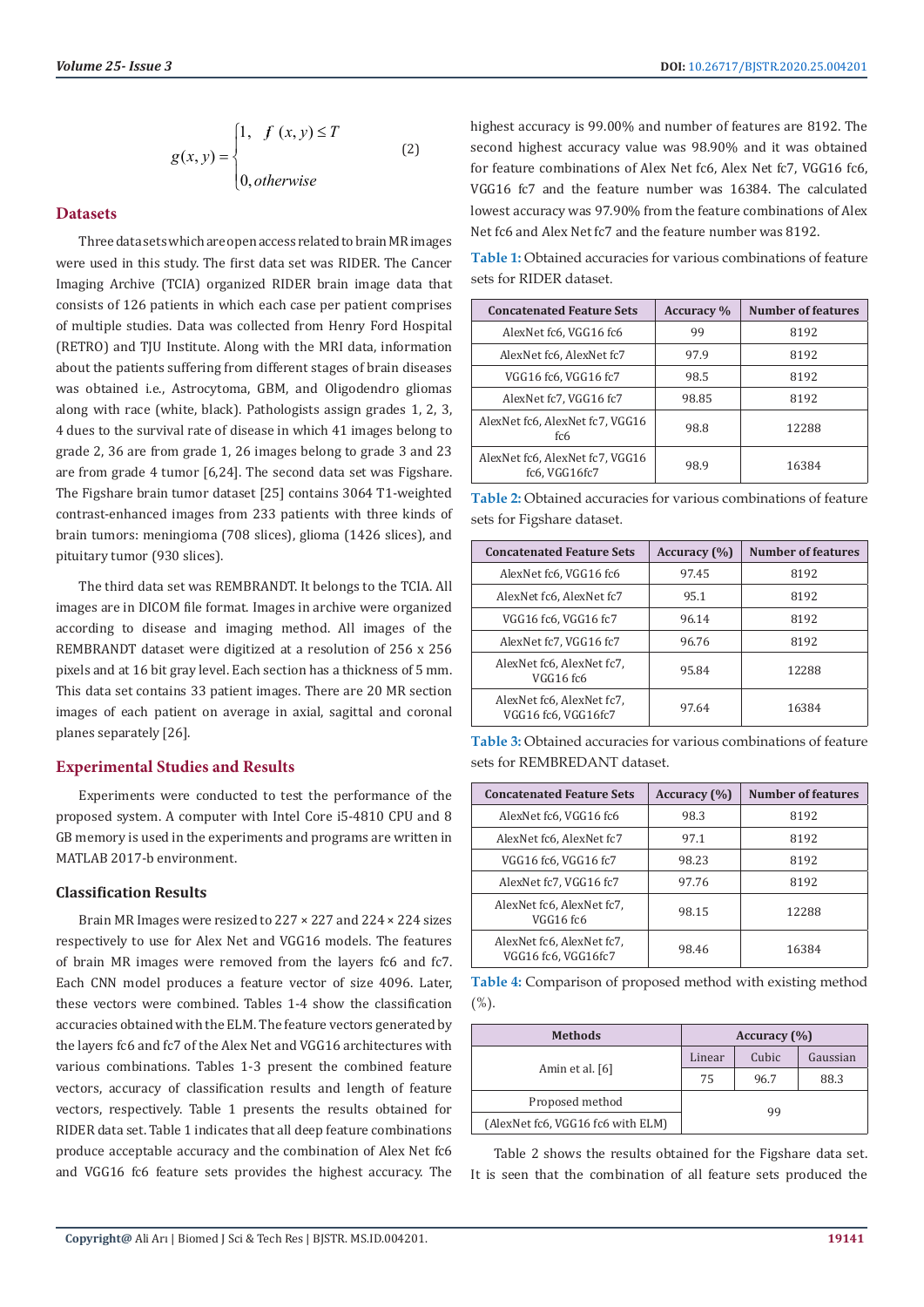highest accuracy of 97.64% for the Figshare data set. Feature set combination of Alex Net fc6 and VGG16 fc6 was also the second highest accuracy. The lowest accuracy was obtained as 95.10% from the feature set combination of Alex Net fc6 and Alex Net fc7. Table 3 shows the results for REMBREDANT data set. Table 3 shows that all deep feature combinations produce acceptable accuracy and the combination of all feature sets provides the highest accuracy. The highest accuracy was 98.46% and the feature numbers was 16384. The second highest accuracy was 98.30% for the feature combinations of Alex Net fc6 and VGG16 fc6, and the feature numbers was 8192. The lowest accuracy was calculated as 97.10% from the feature combinations of Alex Net fc6 and Alex Net fc7, and the number of features was 8192. The highest accuracy rates obtained for each data set were compared with other methods in the literature. In Table 4, proposed method was compared with Amin et al.'s method that used RIDER data set. As seen in Table 4, our proposed method is superior then Amin's method with 10 fold cross validation [6]. Table 5 compares the proposed method with the Jun Cheng et al. who used Figshare dataset. As seen in Table 5, the success achieved by Jun Cheng et al. was 94.68%. This performance ratio was less than the success we have achieved from our proposed deep feature combinations. In Table 6, proposed method was compared with Kazdal et al. who used REMBREDANT data set. As shown in Table 6, the classification performance obtained by Kazdal et al. was 84.26%. This performance ratio was less than the success we have achieved from proposed deep feature combinations.

**Table 5:** Comparison of proposed method with existing method  $(%)$ .

| Method                | Accuracy $(\% )$ |
|-----------------------|------------------|
| Jun Cheng at al. [27] | 94.68            |
| Proposed method       | 97.64            |

**Table 6:** Comparison of proposed method with existing method  $(%)$ .

| Method             | Accuracy $(\% )$ |
|--------------------|------------------|
| Kazdal at al. [28] | 84.26            |
| Proposed method    | 98.08            |

### **Segmentation Results**

During the segmentation phase of the image, global thresholding was used, and a threshold value was selected for this. When the pixel value of interested region was less than the threshold value, it was ignored, and the image was transformed into binary image. Thresholding process gives faster results than the methods performing segmentation by using generally more than one feature of the image. Since brightness, especially in the majority of biomedical images, is a distinctive feature in terms of segmentation, it becomes an application area where the thresholding process can be used. After the thresholding process, morphological operations and windowing technique were used. When the performance evaluation based on accuracy, sensitivity and specificity were

performed, it was observed that the best threshold was  $T = 155$ . The performance values in determining the threshold were shown in Table 7. The rows show the tested threshold values while the columns show the calculated numerical performance measures in Table 7. As can be seen from Table 7, the accuracy, sensitivity and specificity values were calculated as 0.3213, 0.1640, 10,817 for T=140, 0.6336, 0.0437, 3110 for T=145; 0.7073, 0.0107, 1146 for T=150, 0.8410, 0.0030, 235 for T=155 and 0.6970, 0.0078, 513 for T=160, respectively. For comparison of ground truth segmented images with our segmented images, accuracy, sensitivity, specificity and values of Jaccard's Index of Similarity parameters were used. These parameters are given in Eq. (3) to (6).

**Table 7:** The results of optimal threshold values for tumor detection.

| T   | <b>Accuracy</b> | <b>Sensitivity</b> | <b>Specificity</b> |
|-----|-----------------|--------------------|--------------------|
| 140 | 0.3213          | 0.164              | 10,817             |
| 145 | 0.6336          | 0.0437             | 3110               |
| 150 | 0.7073          | 0.0107             | 1146               |
| 155 | 0.841           | 0.003              | 235                |
| 160 | 0.697           | 0.0078             | 513                |

$$
Accuracy = \frac{TP + TN}{TP + TN + FP + FN}
$$
 (3)

$$
Sensitivity = \frac{1}{TP + FN} \tag{4}
$$

$$
Specificity = \frac{TN}{TN + FP}
$$
  
(5)  

$$
Jsim = \frac{|G \cap S|}{|G \cup S|} = \frac{b}{a+b+c}
$$
 (6)

In Eq. (3), to (5), TP refers the correct location of tumor pixels, TN refers to non-tumor pixels. FP refers the perception of healthy pixels as tumor tissue pixels. FN refers the undetected tumor pixels. In Eq. 6, Jsim parameter gives Jaccard's index of similarity. It takes values between [0, 1]. If the images are completely similar, Jsim parameter is equal to 1. If there is no similarity between the images, the parameter becomes 0. The results of each process performed during brain tumor detection were indicated in Figure 3. In the first column, brain MR images, in the second column, images as a result of pre-processing, in the third column, images formed as a result of thresholding, in the fourth column, images as a result of morphological operations and masking, in the fifth column, images based on the result of Jaccard's similarity are included and the pink parts in the images show that there is a missing area when compared to actual binary tumor images and the green parts show that there is much area. Rows represent brain MR images of RIDER, Figshare, and REMBREDANT data sets, respectively. When the Figure 3 is reviewed visually, it is seen that tumor regions have been successfully segmented close to real. When the tumor detection results of the data sets were examined, the tumor performance was on the acceptable level for three data sets. It was seen that the best success in tumor detection was obtained from RIDER data set.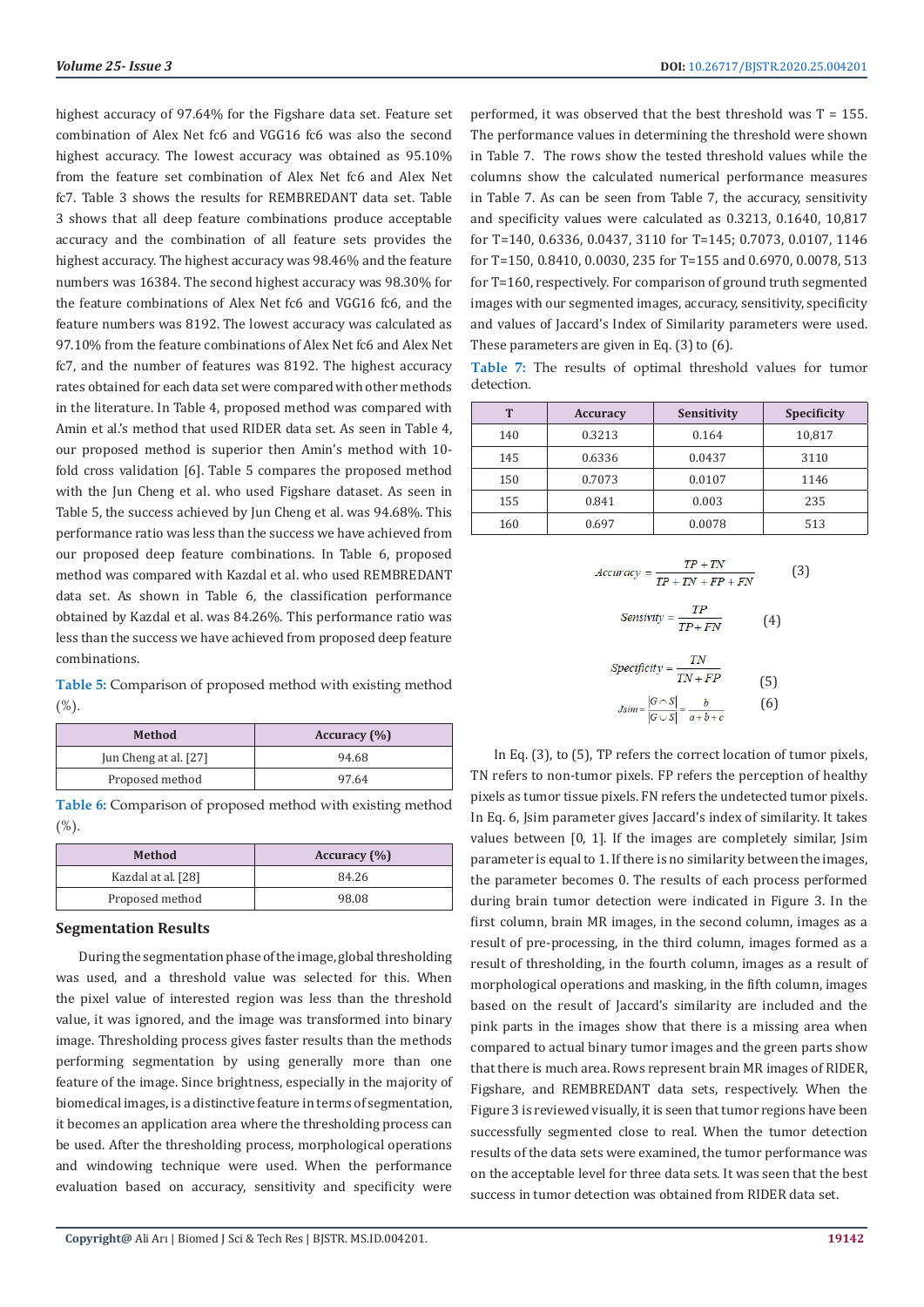

**Figure 3:** The Stages of Tumor Detection.

The results given in Table 8 confirm the visual evaluation. While rows indicate the names of the data sets, columns present the calculated numerical performance criteria in Table 8. As seen from Table 8, the values of accuracy, sensitivity, specificity and Jaccard's index calculated for RIDER data set were 98.91%, 98.15%, 98.20%, 98.52% respectively, while these values were 97.44%, 97.12%, 97.54%, 96.88% for Figshare data set and 97.90%, 96.53%, 97.19% and 97.23% for REMBREDANT data set.

|  | <b>Table 8:</b> The results of parameters for segmentation. |
|--|-------------------------------------------------------------|
|  |                                                             |

|                 | <b>Accuracy</b> | Sensitivity | <b>Specificity</b> | Jaccard's |
|-----------------|-----------------|-------------|--------------------|-----------|
| <b>Datasets</b> | (%)             | (%)         | (%)                | index     |
| <b>RIDER</b>    | 98.91           | 98.15       | 98.2               | 98.52     |
| Figshare        | 97.44           | 97.12       | 97.54              | 96.88     |
| REMBREDANT      | 97.9            | 96.53       | 97.19              | 97.23     |

# **Conclusion**

Firstly, the effects of combined deep features on image classification have been examined in this article. In other words, the best way to combine deep feature sets in the task of classifying brain MR images is investigated. Two pre-trained CNN models were used to extract feature vectors from three different data sets. Results indicate that proposed brain tumor classification yields better accuracy in comparison to those available in the literature for the selected datasets. In future studies, we are planning to investigate the classification effect of feature combination of early layers. In this study, tumor detection from brain MR images was performed with segmentation by means of thresholding, followed by morphological operations. In the future studies, it is planned to perform tumor detection with new segmentation techniques.

# **Highlights**

1. This study applies convolutional neural network to brain MRI images classification and tumor detection by using threshold value.

2. It employs a pre-trained CNN model for feature extraction.

3. Extreme Learning Machines (ELM) classifier is employed to classify brain MRI images.

4. The best evaluated classification performance achieved 99% for RIDER dataset.

# **Funding**

This study was not funded by any organization

# **Conflict of Interest**

No potential conflict of interest was reported by the authors.

#### **Ethical Approval**

This article does not contain any studies with human participants or animals performed by any of the authors.

#### **References**

- 1. [McFaline-Figueroa JR, Lee EQ \(2018\) Brain Tumors. The American](https://www.ncbi.nlm.nih.gov/pubmed/29371158) [Journal of Medicine 131\(8\): 874-882.](https://www.ncbi.nlm.nih.gov/pubmed/29371158)
- 2. [Zweckberger K, Unterberg AW, Schick U \(2013\) Pre-chiasmatic](https://www.sciencedirect.com/science/article/abs/pii/S0303846713003302) [transection of the optic nerve can save contralateral vision in](https://www.sciencedirect.com/science/article/abs/pii/S0303846713003302) [patients with optic nerve sheath meningioms. Clinical Neurology and](https://www.sciencedirect.com/science/article/abs/pii/S0303846713003302) [Neurosurgery 115\(12\): 2426-2431.](https://www.sciencedirect.com/science/article/abs/pii/S0303846713003302)
- 3. [Lagman C, Sheppard JP, Romiyo P, Nguyen T, Prashant GN, et al. \(2018\)](https://www.ncbi.nlm.nih.gov/pubmed/29452964) [Risk factors for platelet transfusion in glioblastoma surgery. Journal of](https://www.ncbi.nlm.nih.gov/pubmed/29452964) [Clinical Neuroscience 50: 93-97.](https://www.ncbi.nlm.nih.gov/pubmed/29452964)